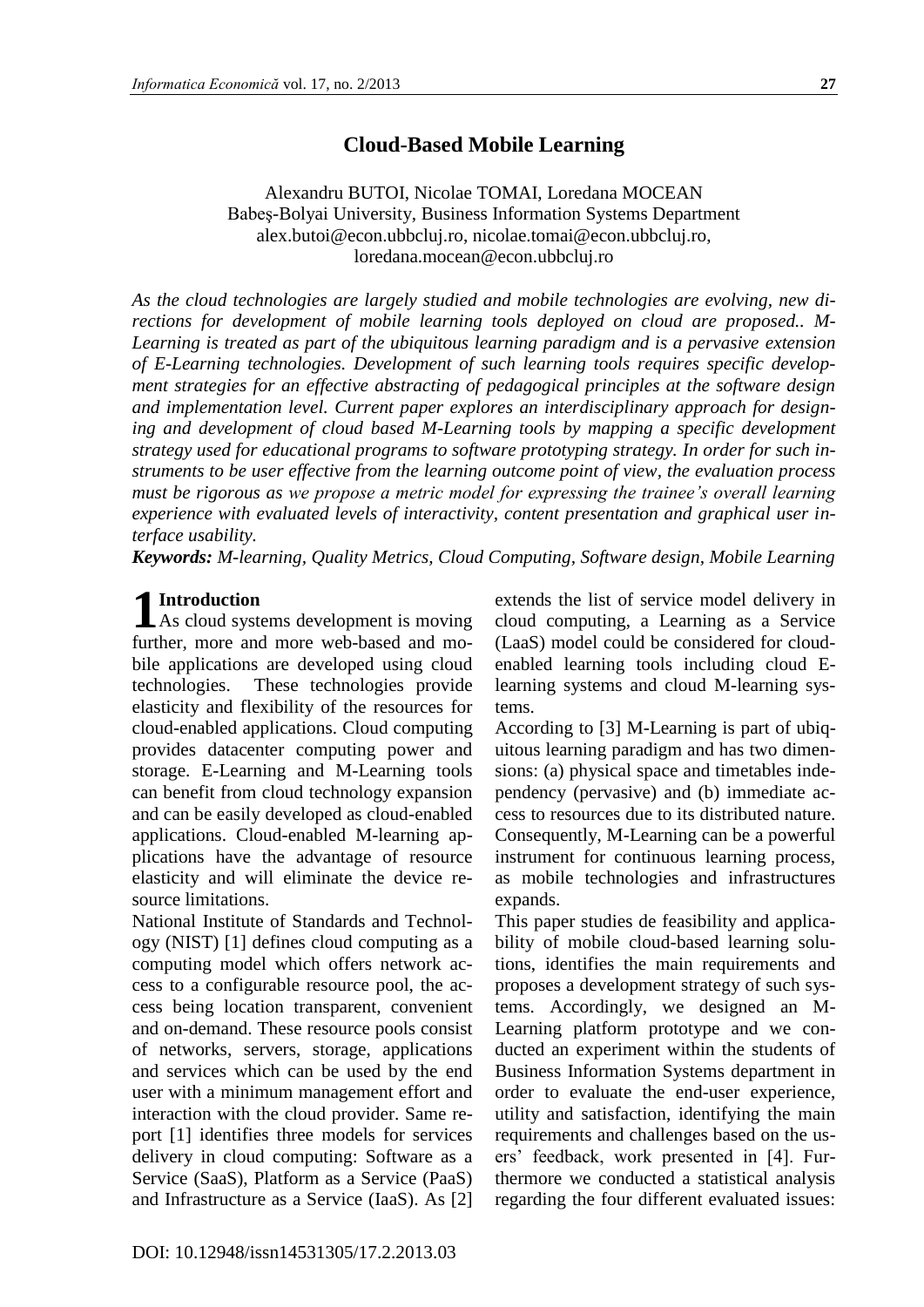Overall M-Learning experience in relation with Content presentation, Graphical User Interface interaction and Interactivity, defining a metric to quantify the effectiveness of the prototype from the end-users' point of view.

This paper represents an extended version of [4] and it is structured as follows: section 2 presents some relevant approaches from the existing literature, section 3 details the specific methodology used for development and evaluation of the prototype while section 4 presents the data analysis that was conducted, followed by section 5 where the overall experience metric is built, ending with conclusions and future development.

## **2 Related Work**

Social and technological context determined a reconsideration of the solutions regarding learning process and tools. The technological changes in the mobile and wireless industry have brought new and modern learning methods based on real-world scenarios. Students are now using mobile devices in their learning process as a better alternative to traditional studying which implies a limited access to information without being limited by time and space constraints. A more approachable learning alternative involves using technology and well-designed learning methods which ensure a significant change in the students' learning achievements [5]. Hwang and Chang [5] present a detailed study about m-learning strategies by applying a formative assessment-based learning guiding mechanism as a modern learning alternative. The study involved two learning groups who had the same amount of time to complete the learning tasks. The first group used the assessment-based learning approach and is referred as the FAML (Formative Assessment-based Mobile Learning) group while the second group was conducting a conventional m-learning method. Even though both groups used mobile devices in their learning process, the study showed a major difference in the way students interacted with the learning system. The FAML technique encouraged answer discovery by offering hints and seemed to be a better learning strategy as it provided a more challenging and motivating learning environment. The study helps in developing new learning scenarios that combine both real-world and digital-world resources. Experiments have proven that personalization of the e-learning process increases the users' learning outcome. Modern learning systems are increasingly designed as serious games [6] or educational games which are a powerful instrument for learning complex issues. Moreover, [7] examines the foundations of these games and proposes a design methodology for them, while [8] demonstrates that educational games create an increased level of motivation in a competitive and collaborative environment setup like learning networks. Chu et. al. [9] present a mobile learning system that uses Radio Frequency Identification (RFID) technology which helps in examining real-world learning behaviours in specific situations. This innovative method shows that elementary school students were highly receptive to this mobile learning system and their learning motivation has increased by using the system. The developed system known as the T3G supports u-learning activities and was highly appreciated by the students who showed a willingness to share their experience with other classmates. A questionnaire survey was conducted in order to discover new learning scenarios using the T3G approach.

Hulme et. al.[10] consider that the European perspective is not only interested in the general connection between formal and informal learning but it is also characterized by pedagogical aspects that can improve the learners participation and can help in developing theoretical perspectives on mobile learning. Among the mobile learning projects developed in Europe, the authors present a series of relevant projects conducted between 2003 and 2008 in three different environments: M-Learning in School Settings, M-Learning in University Settings, M-Learning in Museums and Informal Learning Settings and M-Learning for Professional Development and Workplace Settings. In the mobile learning in schools sector, the most important projects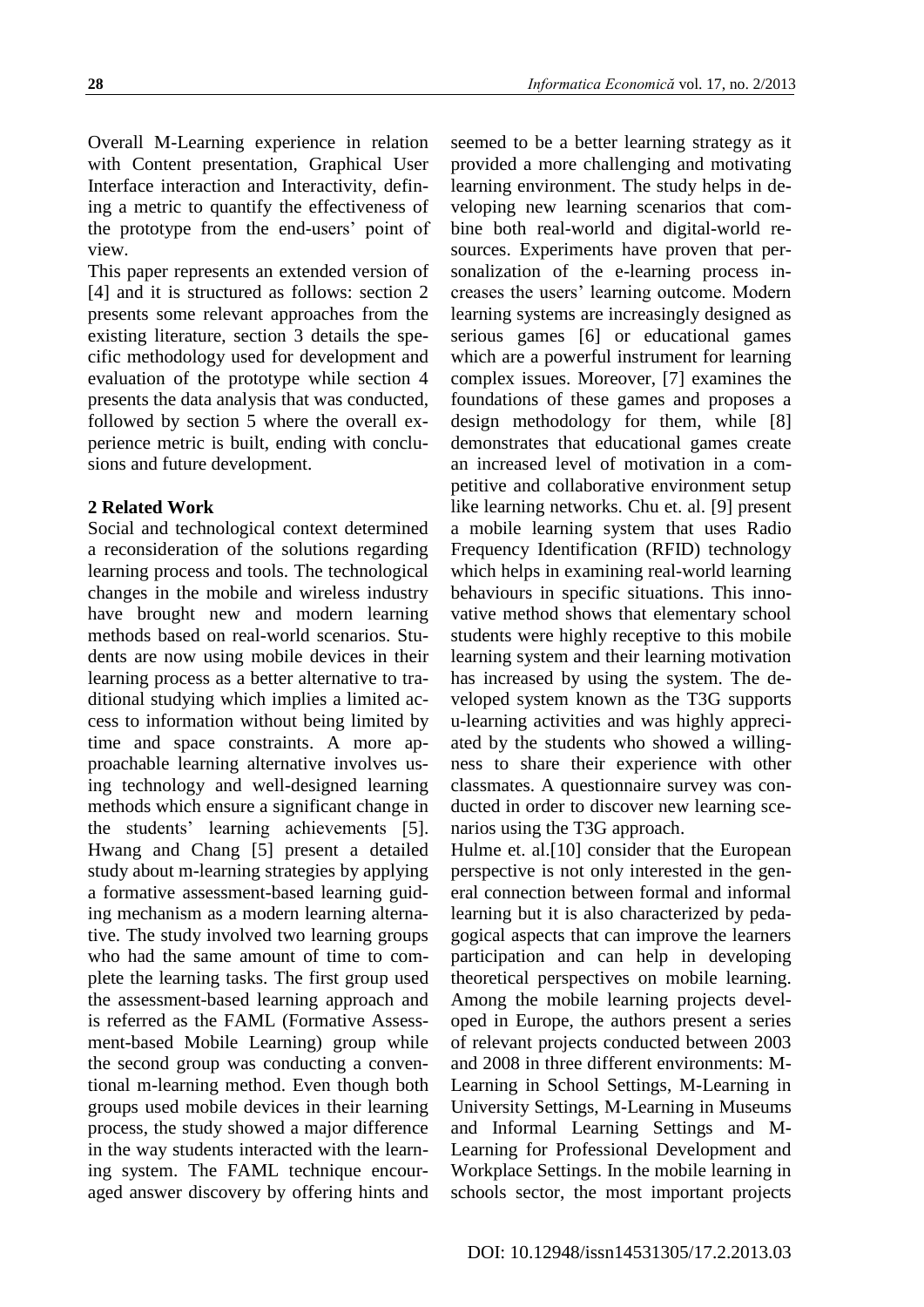were Learning2Go (2006) and ENLACE (2007) while in the university sector projects such as StudyLin (2007), Pls Turn UR Mobile On (2006) and myPad(2008) were highly debated. Mobile learning in museums and informal learning projects included Mystery at the museum (2005) and MyArtSpace (2007) while the last category presenting professional development and workplace projects included applications such as MeduMobile(2006) and Flex-Learn(2008)  $[10]$ . Goh[3] provides a comprehensive view of the M-Learning field in relation with ubiquitous learning paradigm among e-learning and virtual learning tools. It consists of a theoretical overview of the domain, design and integration methodologies, innovative tools and cases. Ubiquitous learning known as Ulearning is a learning activity in which participants become immersed in the learning activity and is developed by providing an interoperable architecture where students can share learning resources among the community [11]. M-Learning takes into consideration serious games and collaborative learning tools, [12] identifying some fundamental requirements for designing and implementation of distributed and self-adaptive mobile systems for fitting the trainee's needs. Motiwalla [13] proposes a development framework for pervasive and distance learning, extending elearning to mobile learning. The importance and adoption of mobile technologies have been studied using application prototypes and collecting the feedback from them. A similar approach is presented in [14] by studying the acceptance of M-Learning system using the feedback provided by the students while identifying several factors with positive influence on trainees.

In order to evaluate the u-learning effectiveness the authors of [11] conducted a survey on 32 fifth grade students in Taiwan and the evaluation results were presented in three sections: the Macro view, the Micro view and U-learning refinement. Evaluation criteria at the Macro level was represented by five dimensions: Active, Cooperative, Authentic, Constructive, Personalized. Results show that only "authentic" was satisfactory while "ac-

knowledge acquisition, constructivist learning, urgency of learning need, adaptive learning, interactivity of learning process, selfregulated learning, and learning community were considered relevant. A set of inefficient criteria such as learning community, selfregulated learning, and interactivity of learning process was discovered. When measuring performance, users need to include aspects defined in ISO/IEC 9126 such as functionality, reliability, usability, efficiency, maintainability, portability and quality in use as Ruti Gafni [15] developed a set of quality metrics which are currently extending the ISO/IEC 9126 quality standard

for mobile-wireless information systems and are known as the "Display load" metric and "Memory cleanup" metric tested in two different experiments. The study concludes that these metrics are very useful when comparing two different systems and when a decision has to be taken regarding the best alternative.

tive", "constructive", and "personalized" were ordinary, and "cooperative" was unsatisfactory. At the Micro level aspects such as context awareness, personalization service, situation of instructional activity, initiative of

#### **3 Methodology**

As stated previously in [4] the research process was conducted in four phases: development of m-learning system prototype, evaluation of the student's learning experience, collecting the feedback data using a survey and direct observation and analysis of collected data.

#### **3.1 M-Learning Prototyping**

Virtual learning field of knowledge is interdisciplinary being a mix of pedagogical knowledge and technical information systems knowledge. The design of such systems must model and implement the principles of pedagogical content delivery in form of software systems as tools for learning specific domains. Building M-Learning systems which has to enable high quality learning experience for the trainees requires a design strategy which must be adequate from the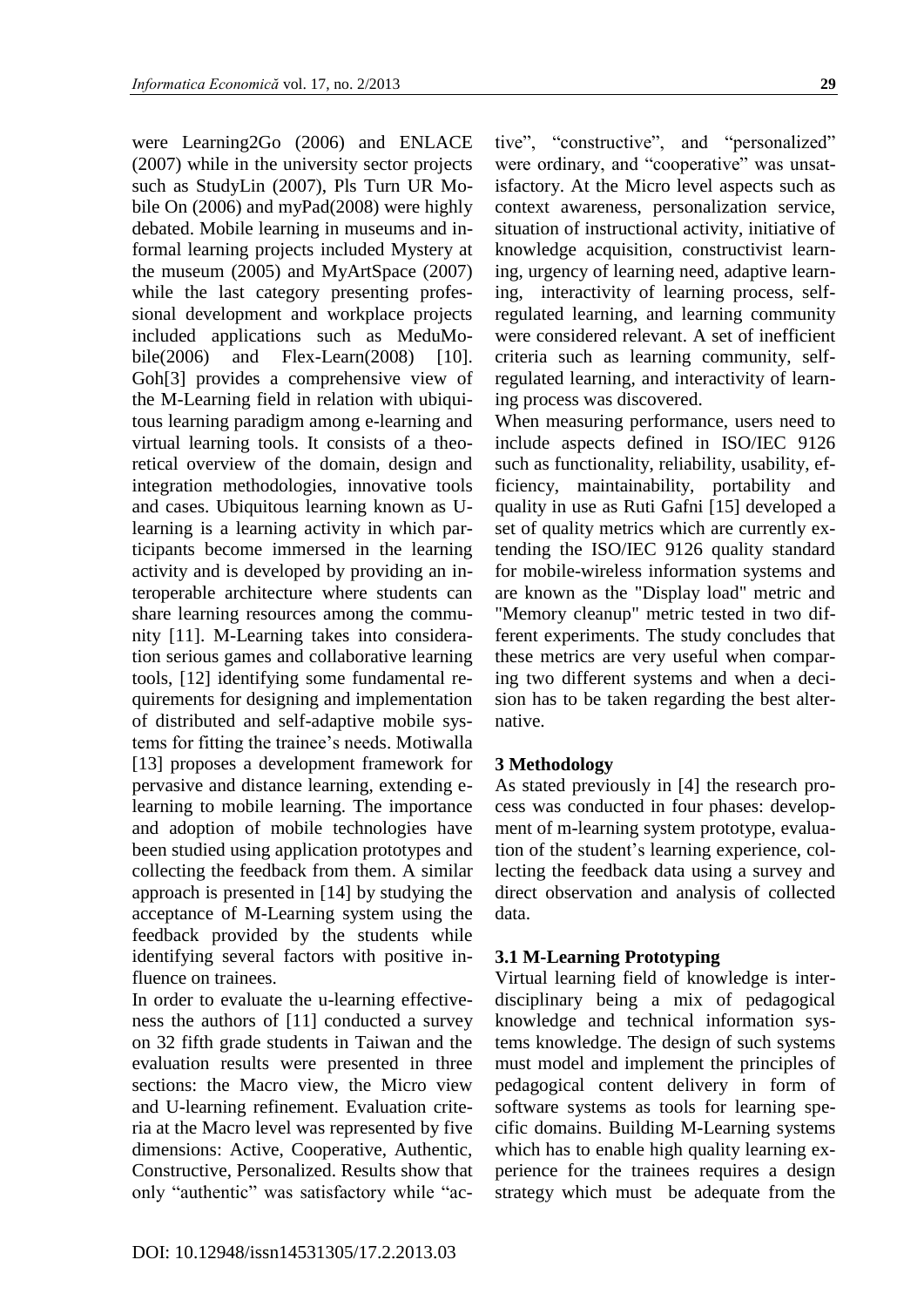software engineering point of view as it must not contradict the design principles and knowledge of educational instruments and programs development. A convergence point between the two knowledge fields of soft-

ware engineering and educational projects design must be found. Accordingly, [16] proposes an iterative design process of such educational programs, as Figure 1 depicts.



**Fig. 1.** Educational project life cycle [16] **Fig. 2.** Software prototyping [17]

The development process of the educational projects depicted in Figure 1 is a four phases cycle which is very similar to software prototyping phases depicted in Figure 2 [17]:

(1) educational needs assessment phase refers to identifying the capabilities and knowledge that should be thought; the phase outcome represents the pedagogical foundation and guidelines for the software prototype general requirements and objectives;

E.g. pedagogical need: easy to understand content / software requirement: user friendly, easy to read content delivery.

(2) design of educational program asses the teaching process – how to deliver the educational content and it provides the functional requirements and usage workflow of the prototype;

E.g. pedagogical design: interactive workshop and assignments / prototype design: interactive content delivery and interactive serious games for skill development

(3) implementation of educational program represents the methodology for deliver-

ing the designed educational program and provides the detailed software prototype model for delivering educational content;

E.g. pedagogical implementation: trainees attend to presentations and then they are provided with practical educational activities / software implementation: user selects a lesson for study and then they have to complete a puzzle game practice for the previous lesson;

(4) evaluation phase refers to feedback assessment and continuous improvement of the education process, similar to prototyping, where users feedback and raised issues are gathered in order to further improve and develop the prototype – the evaluation outcome may provide further requirements for the future prototype.

Our prototype was implemented using Microsoft's ASP.NET MVC 4 framework for Mobile Development and was deployed on a virtualized infrastructure using IIS 7 web server and Windows Server operating system. As database server for data storage we use Microsoft SQL Server 2008 Express.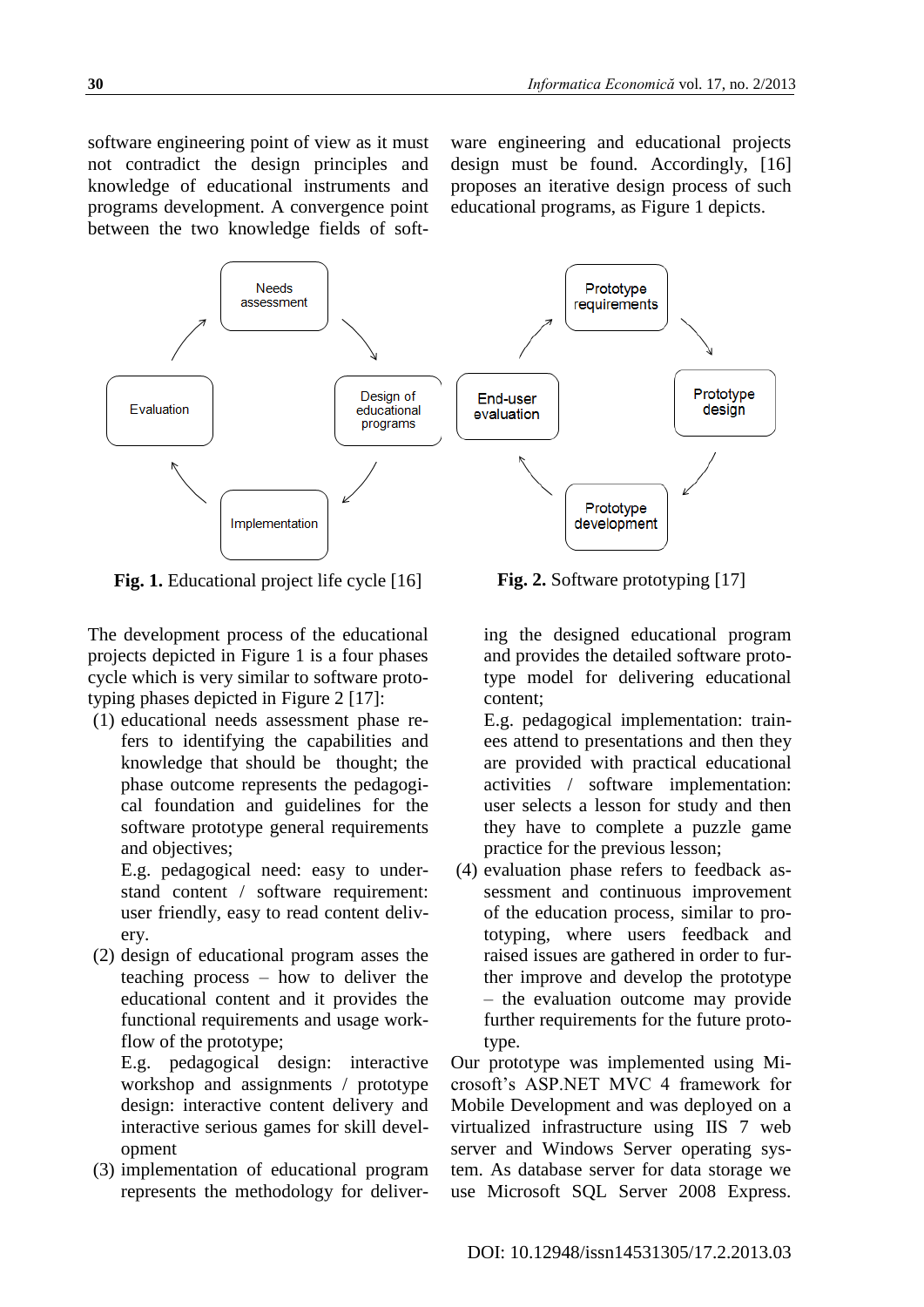From the hardware point of view, the virtualized server was initially allocated with 2 GB RAM memory, 2 CPUs and 30 GB of data storage. The advantage of cloud based deployment is mainly the elasticity of the resources: if a hardware resource becomes insufficient we can simply add extra virtualized resources to the existing ones without any extra effort.

For interactivity and compatibility with mobile devices we used HTML 5 and jQuery libraries and plug-ins. The user interface is lightweight and very adaptable to mobile display dimensions. The M-learning prototype is compatible with many types of devices such as smart-phones and tablets and even desktop computers or laptops via an Internet browser. The application has 2 sections: Topics sections - presents short C programming lessons and Practice games – serious educational games. Topics sections consists of short standardized and comprehensive lessons specially designed for mobile display. Every lesson is structured as follows: *title, syntax specification, role and scope of concept, usage and applicability of concept and a short example*. Every page is provided with navigation buttons for returning to lesson summary or for attending new lessons and practice activities. The Practice section provides programming assignments where trainees have to solve puzzles of source code lines in order to obtain the correct C programs. Using navigation panes included at the bottom of the sections trainees are guided trough a continuous and coherent learning process alternating topic presentations with practice activities.

The first evaluation of the prototype was conducted among 57 second year students from business information systems, enrolled to computer programming course. The experiment was assisted by a member of the research team and was ran as follows: first the subjects were told to access the platform from their mobile devices, study the content topics and play practice games in order to get familiar with the learning environment for 15 minutes. While they were using the M-Learning platform their actions and navigation times where recorded in the system as logs for further analysis. After they interacted with the M-Learning environment the students were asked to fill a survey in order to evaluate the applicability, utility and user experience of the M-Learning process. During the learning process direct observations were gathered too. Evaluation process aimed to determine the users' feedback regarding the system, users' expectancies related to the educational content, requirements of the future prototypes, infrastructure requirements and possible improvements of the prototype. The survey was formed from 20 questions which evaluated 4 main aspects:

- 1. infrastructure requirements and availability depicted in Table 1;
- 2. users' expectancies regarding the informational content to be provided – Table 2;
- 3. users' expectancies and beliefs in terms of utility and usability – Table 3;
- 4. user experience in terms of interactivity accessibility and usability of the application depicted and analysed on next sections (4 questions using scales);

## **3.2 Prototype Evaluation**

| ID            | <b>Item</b>                                                | <b>Relevant Responses</b> (%) |
|---------------|------------------------------------------------------------|-------------------------------|
|               | How often do you carry a mobile device?                    | Almost Always $-23%$          |
|               | Almost Never / Often / Sometimes / Almost Always / Always  | Always $-77%$                 |
| 2             | When you do not carry a mobile device with you?            | Morning $-2\%$                |
|               | Morning / Afternoon / Night/ Only when I forgot it / Never | Night $-19%$                  |
|               |                                                            | Never $-27%$                  |
|               |                                                            | Forgot $-52%$                 |
| $\mathcal{R}$ | Where do you use the mobile phone most frequently?         | Home $-37\%$                  |
|               | Home/ School or Work/Travelling/Other places               | School or Work $-44\%$        |
|               |                                                            | Travelling $-14%$             |
|               |                                                            | Other places $-5%$            |
| 4             | Do you have a WiFi connection on your mobile phone?        | $YES - 77%$                   |

**Table 1.** Infrastructure related survey items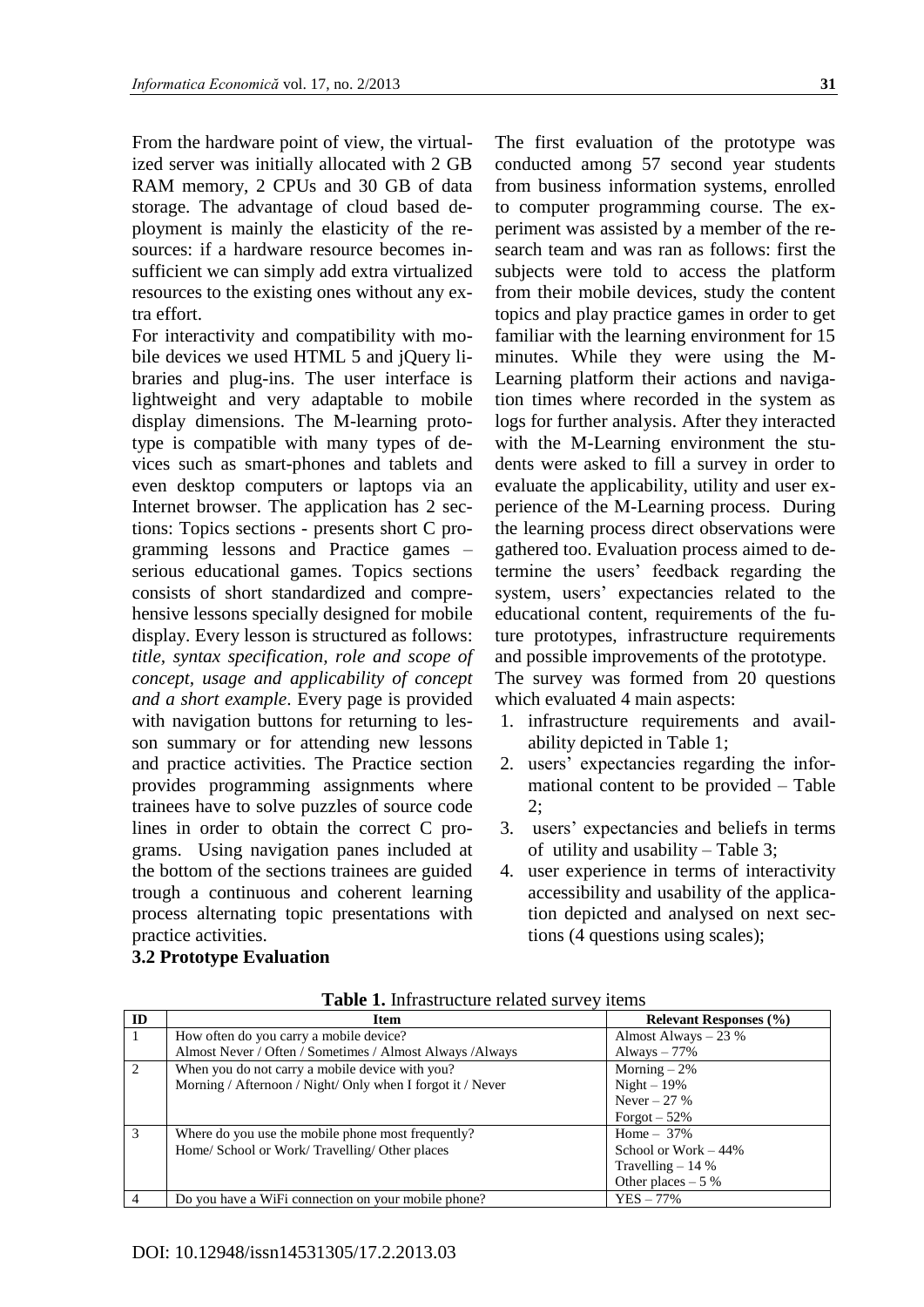| ID | Item                                                                | <b>Relevant Responses</b> (%) |
|----|---------------------------------------------------------------------|-------------------------------|
|    | YES / NO                                                            | $NO - 23%$                    |
| .5 | Do you have an Internet mobile data connection like 3G, 4G or other | $YES - 63 %$                  |
|    | types? YES/NO                                                       | $NO - 37%$                    |
| 6  | Which is the most frequent mobile phone activity of yours?          | $SMS-MMS - 14%$               |
|    | SMS-MMS/ Calls/ E-mail/ Entertainment/ Internet/ Others             | Calls – 67 %                  |
|    |                                                                     | Entertainment $-4\%$          |
|    |                                                                     | Internet $-14\%$              |
|    |                                                                     | Others $-1\%$                 |
|    |                                                                     |                               |

| <b>Table 2.</b> Content preferences related survey items |  |  |  |  |
|----------------------------------------------------------|--|--|--|--|
|----------------------------------------------------------|--|--|--|--|

| ID | Item                                                                  | <b>Relevant Responses</b> (%) |
|----|-----------------------------------------------------------------------|-------------------------------|
|    | Would you like to have access to your grades using your mobile phone? | Neutral $-3\%$                |
|    | Dislike / Neutral / I would like it / Great idea                      | I would like it $-37\%$       |
|    |                                                                       | Great idea $-60\%$            |
| 8  | What would you like the most to access trough M-learning system?      | Courses $-11\%$               |
|    | Courses/Seminars/Both                                                 | Seminars $-1\%$               |
|    |                                                                       | $Both - 88\%$                 |

|  |  |  |  |  | Table 3. Users' beliefs and expectancies related survey items |
|--|--|--|--|--|---------------------------------------------------------------|
|--|--|--|--|--|---------------------------------------------------------------|

| $\overline{ID}$ | <b>Item</b>                                                                 | <b>Relevant Responses</b> (%) |
|-----------------|-----------------------------------------------------------------------------|-------------------------------|
| 9               | What do you think about installing mobile applications?                     | Very unsecure $-4\%$          |
|                 | Very unsecure/ Little unsecure / Neutral / I trust some vendors / I don't   | Little unsecure $-23%$        |
|                 | have any problem with that                                                  | Neutral $-23%$                |
|                 |                                                                             | Trusted vendors $-18%$        |
|                 |                                                                             | No problem $-32%$             |
| 10              | What do you think of a feature for stay in touch with your professors using | Very Uncomfortable -2%        |
|                 | mobile phones?                                                              | Little Uncomfortable-23%      |
|                 | Very Uncomfortable / Little Uncomfortable / Neutral / Comfortable / I       | Neutral $-16%$                |
|                 | would like that feature                                                     | Comfortable $-40%$            |
|                 |                                                                             | I would like $\ldots -19\%$   |
| 11              | Do you think that having mobile access to educational content would be in   | Absolutely no $-2\%$          |
|                 | your benefit?                                                               | $No - 2\%$                    |
|                 | Absolutely no/ No/ Neutral / Probably/ Absolutely Yes                       | Neutral $-5%$                 |
|                 |                                                                             | Probably $-28%$               |
|                 |                                                                             | Absolutely yes $-63%$         |
| 12              | Would you install mobile applications to gain mobile access to educational  | Probably $NO-2%$              |
|                 | resources? Probably NO / YES                                                | $YES - 98%$                   |
| $\overline{13}$ | Would you buy a new mobile device with higher performances in order to      | $NO - 9%$                     |
|                 | have mobile access to educational resources?                                | Probably $NO - 11\%$          |
|                 | NO / Probably NO/ I do not know/ Probably/ YES                              | I do not know $-9\%$          |
|                 |                                                                             | Probably $-44%$               |
|                 |                                                                             | $YES - 28%$                   |
| 14              | Do you think that usage of a Mobile Learning solution could improve your    | $NO - 4\%$ YES $-12\%$        |
|                 | educational activities?                                                     | Probably $NO - 5%$            |
|                 | NO / Probably NO / I am not sure / Probably YES/ YES                        | I am not sure $-25%$          |
|                 |                                                                             | Probably YES - 54%            |
| 15              | In which context would you use such M-Learning application? At home -       | At home, spare time $-35%$    |
|                 | spare time / At work or school / When I am waiting in queue / Other         | At work or school $-37%$      |
|                 |                                                                             | In queue $-22%$               |
|                 |                                                                             | Other $-6\%$                  |

The overall experience, interactivity, content presentation and user interface was evaluated using 1 to 10 scales. The remaining 2 question where used to include users into the sample and are not relevant for the study. The survey was applied to 57 students and data was analysed using IBM SPSS 16.0. Next we will concentrate on data analysis especially on the four data distributions which evaluates the M-learning experience, calculating the reliability and correlations between them in order to build a metric for expressing the overall M-Learning experience provided by the prototype.

### **4 Data Analysis**

The data analysis of the collected data follows the four issues evaluated in the applied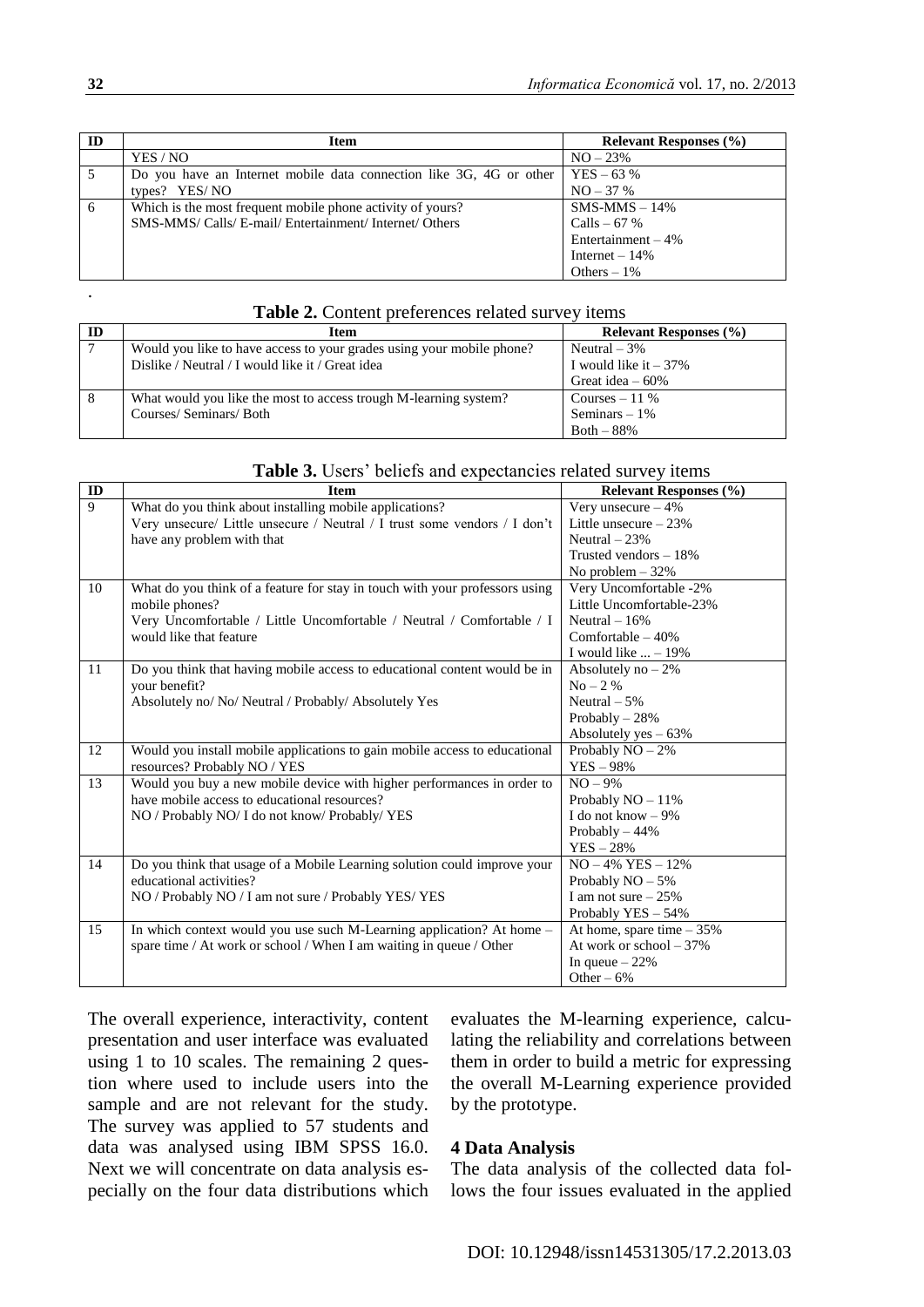| <b>Table 4. Data Analysis Summary</b>                      |                                             |  |
|------------------------------------------------------------|---------------------------------------------|--|
|                                                            | <b>INFRASTRUCTURE</b>                       |  |
| 77% always carry devices<br>Availability                   |                                             |  |
| Usage                                                      | 44% usage at school and work                |  |
| WiFi Connectivity                                          | 77% have WiFi connection                    |  |
| Data Connectivity                                          | 63% - have data connectivity (3G, 4G, etc.) |  |
|                                                            | <b>USER EXPECTANCIES AND BELIEFS</b>        |  |
| 50% feel unsecure or neutral<br><b>Application Install</b> |                                             |  |
| 60% - excellent idea<br>Access to grades                   |                                             |  |
| <b>Future benefits</b>                                     | 63% - it would be a benefit                 |  |
| Prospected utility                                         | 84% - cannot quantify the utility           |  |

survey and the most significant findings are summarized in Table 4.

**a. Infrastructure requirements and availability** of mobile infrastructure for the evaluated sample is acceptable. More than 77% of the respondents always carry their devices and 44% of them use their phone at school or work. The connectivity represents a necessary requirement for a web-based system and it is at acceptable level as we found that 77% percent of the respondents can connect their mobile devices to Internet using WiFi technologies and 63% of the respondents have mobile data connection to Internet. [4]

**b. Users' expectancies and beliefs** evaluation suggests, as presented in [4], that webbased approach is the best approach for this type of system because it can be accessed not only from mobile devices, but from the desktops and laptops too.

Regarding the acceptance level of mobile software alternatives, users seems to be reserved when comes to installing applications on their mobile phones: 50% of users feel unsecure when installing applications on their devices or they cannot give an answer, while 50% are more opened for installing mobile applications.

When asked if they would like to have access to their grades trough a mobile application, 37% responded positively and 60% of the users considered it as an excellent idea. Furthermore, 63% of them agreed that having access to educational resources would definitely be a benefit. An interesting finding is that 80% of the students are uncertain about how M-Learning solutions will bring benefits to their educational activity, explained by the novelty of the field and lack of such systems. Regarding the informational content, 84% of the respondents would like to have both courses and laboratories available to their mobile devices.

**c. User experience** represents the corner stone of our study and it is evaluated using a 1 to 10 scale base in terms of overall experience appreciation, GUI usability, interactivity and content accessibility. Figures 1-4 presents the distribution of the four evaluated issues of our M-Learning prototype regarding Overall M-Learning experience (Figure 3), graphical interface (Figure 4), content presentation evaluation (Figure 5) and interactivity (Figure 6). All four issues were evaluated within the survey using 1 to 10 scales. The trainees were asked to appreciate the forth issues on a scale from 1 to 10, 1 meaning *very unattractive* and 10 meaning *very attractive.*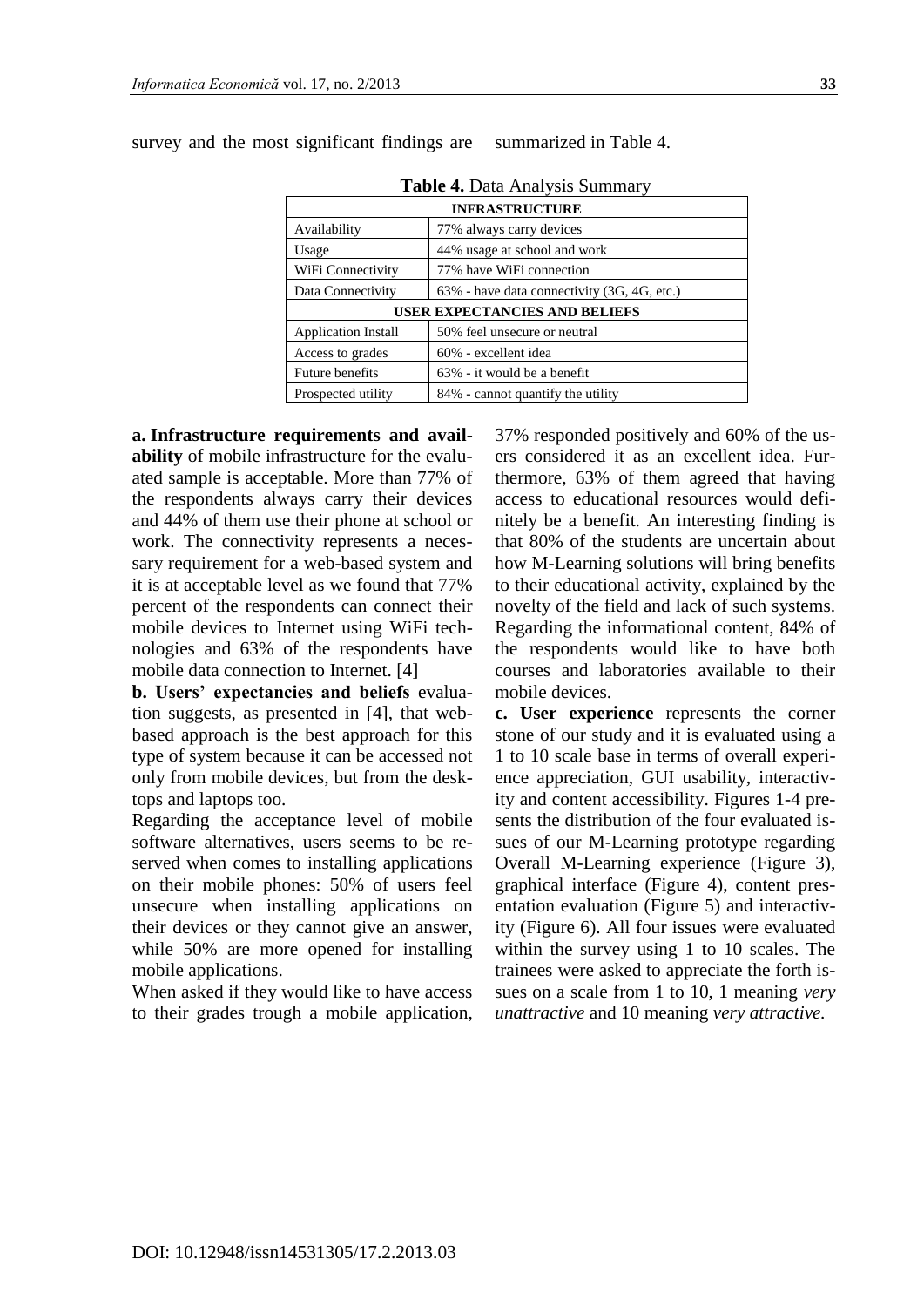

Table 5 depicts the statistical evaluation approach of the four issues. We observe that for every evaluated issue we have an average between 8.1 and 8.3, leading to the conclusion of high quality M-Learning user experience. The Skewness is negative for all four variables meaning that all values tend to be concentrated to the higher values of the scale.





Because we deal with user experience evaluation which is a psychometric evaluation, we need to test the internal consistency (reliability) of the analyzed scale distributions. We ran the Cronbach-Alpha test and we obtained a Cronbach Alpha value of **0.908** which is greater than 0.9, meaning that reliability level is excellent.

| Indicator             | <b>Overall experience</b> | <b>GUI Interface</b> | <b>Content Presentation</b> | Interactivity |
|-----------------------|---------------------------|----------------------|-----------------------------|---------------|
| N                     | 57                        | 57                   | 57                          | 57            |
| <b>Mean</b>           | 8.1228                    | 8.1930               | 8.3158                      | 8.2807        |
| Median                | 9.0000                    | 8.0000               | 9.0000                      | 9.0000        |
| <b>Std. Deviation</b> | 1.81335                   | 1.56341              | 1.66001                     | 1.63395       |
| <b>Skewness</b>       | $-1.586$                  | $-0.739$             | $-1.473$                    | $-1.541$      |
| Kurtosis              | 3.670                     | $-.099$              | 2.766                       | 3.220         |
| Minimum               | 1.00                      | 4.00                 | 2.00                        | 2.00          |
| Maximum               | 10.00                     | 10.00                | 10.00                       | 10.00         |

**Table 5.** M-Learning Experience Evaluation Statistics

Next we explored the correlations between overall experience and other three distributions: content presentation, interactivity and GUI interaction. Previously we tested our distribution for normality, uniformity, and other particular distributions and we cannot

assume that they follow a normal distribution and as consequence non-parametric correlation tests are suitable for our case. We computed the Spearman and Kendall tau-b correlations ranks, the results being depicted in Table 6. We observe that we have significant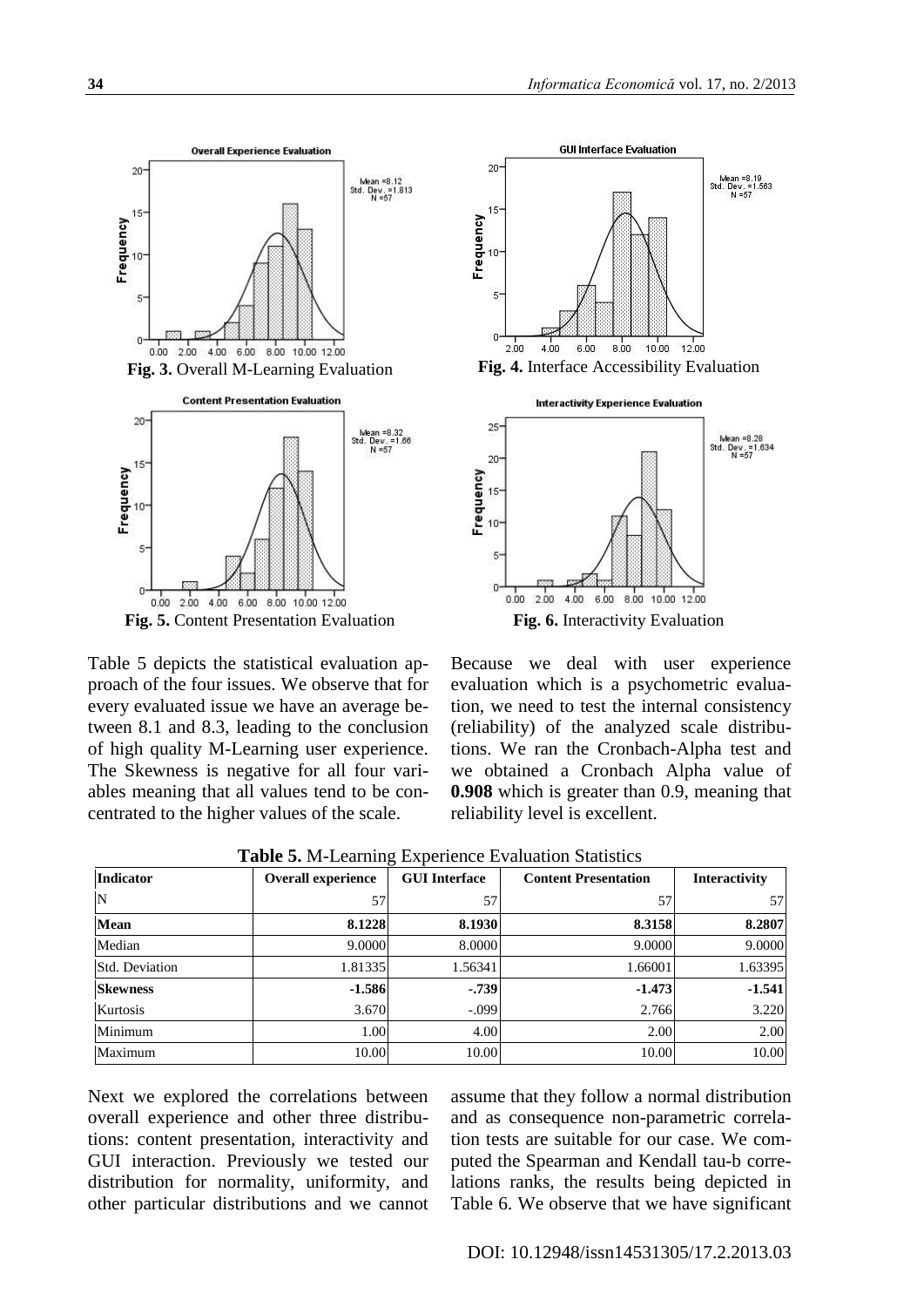correlation between Overall experience and the other distributions.

| Correlation     |                    | <b>GUI Interface</b> | <b>Content Presentation</b> | Interactivity |
|-----------------|--------------------|----------------------|-----------------------------|---------------|
| Kendall's tau b | Overall experience | $.447***$            | $.592**$                    | $.602***$     |
| Spearman's rho  | Overall experience | $.530^{**}$          | $.683***$                   | $.683***$     |

**Table 6.** Correlation between Overall Experience and the other distributions

These correlations can be further studied in order to build quality metrics for M-Learning experience. In the next section we will try to build a metric for expressing Overall experience as a metric function depending on GUI Interface, Content Presentation and Interactivity, building a metric model in a functional form  $y=f(X)$  where X is the factor matrix [18].

### **5 M-Learning Experience Evaluation Metric**

In this section we propose a metric for expressing the overall M-learning experience using the other tree correlated factors: GUI Interface, Content Presentation and Interactivity. Building the evaluation metric will reveal not only a mathematical expression of how the overall experience varies depending on the other variables but it will give us an insight of the importance of each factor in the final objective function – the Overall User's Experience.

First we will study how each factor variation influences the overall experience value by exploring the curve type that models the evolution of overall experience when each factor varies. We use Curve Estimation procedure to figure out which model is the best for expressing each variation in the objective metric. Figures 7, 8 and 9 depict curve estimations for each factor considering linear, logarithmic and exponential models.

Tables 7, 8 and 9 depict curve estimation summary for each factor variation within overall experience distribution. In all cases de p-value is very small and is less than 0.05, concluding that all tested models can reliable predict the overall experience in relation with dependent variables. F is the Mean Square Regression divided by Mean Square Residual and R Square represents the variance proportion in the dependent variable - Overall Experience which can be predicted from the independent variables – GUI, Content presentation and Interactivity [19]. For e.g. in Table 9, if we consider the linear regression, a percent of 53.1% of the variance can be predicted from the Content Presentation variable. This measure is indicating the strength of association between dependent and independent variables.



**Fig. 7.** Curve estimation for GUI interface level variation within Overall Experience metric



**Fig. 8.** Curve estimation for Content presentation level variation within Overall Experience metric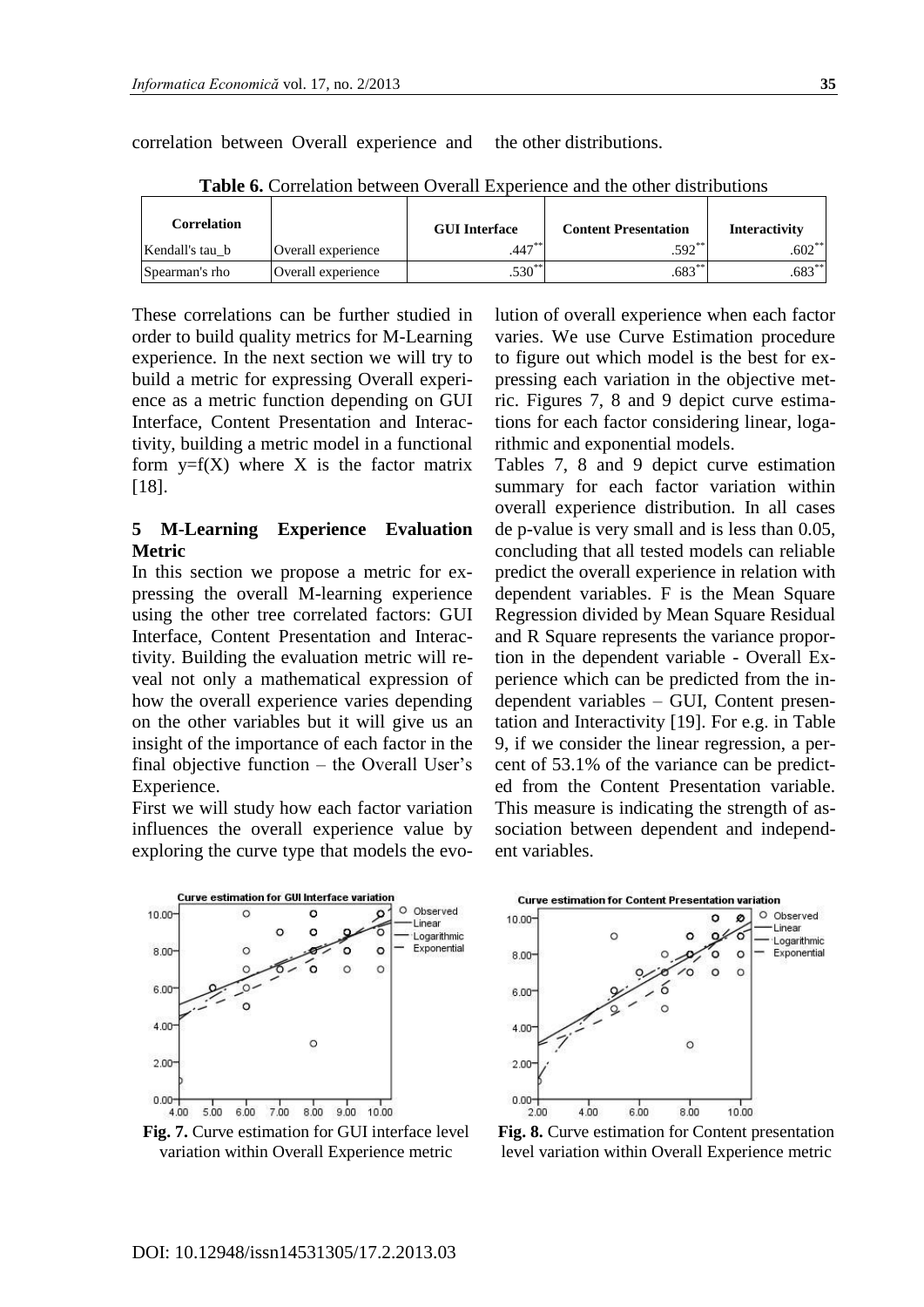Curve estimation for Interactivity variation Observed  $\Omega$ 10.00  $\Omega$  $\mathcal{L}$ Linear  $\Omega$ Logarithmic  $\circ$ Exponential 8.00  $\circ$ 6.00 4.00 C 2.00  $0.00$  $4.00$  $6.00$ 8.00 10.00  $2.00$ 

**Fig. 9.** Curve estimation for Interactivity level variation within Overall Experience metric

**Table 8.** Curve estimation – GUI variation

|             | Curve estimation for GUI<br>Interface variation |        |         |
|-------------|-------------------------------------------------|--------|---------|
| Equation    | <b>R</b> Square                                 |        | p-value |
| Linear      | .386                                            | 34.592 | .000    |
| Logarithmic | .423                                            | 40.368 | .000    |
| Exponential | .335                                            | 27.745 |         |

Considering the p-values, we observe that there is no significant difference between the three tested models and the simpler model has priority. We choose linear regression model to build our metric for predicting the Overall Expression Index depending on Content presentation, Interactivity and graphical user interface evaluation.

We build the metric as a linear functional dependence. Let E be the Overall Experience, g – graphical user interface, c – content presentation and i – interactivity. We need a model in form of (1) with  $w_1$ ,  $w_2$ ,  $w_3$  representing

|             | Curve estimation for<br>Interactivity variation |        |         |
|-------------|-------------------------------------------------|--------|---------|
| Equation    | <b>R</b> Square                                 |        | p-value |
| Linear      | .559                                            | 69.666 | .000    |
| Logarithmic | .566                                            | 71.627 | .000    |
| Exponential |                                                 | 65.517 |         |

**Table 7.** Curve estimation – Interactivity variation

| <b>Table 9.</b> Curve estimation – Content variation |
|------------------------------------------------------|
|------------------------------------------------------|

|             | Curve estimation for Content<br>Presentation variation |        |         |  |  |  |  |  |
|-------------|--------------------------------------------------------|--------|---------|--|--|--|--|--|
| Equation    | <b>R</b> Square                                        |        | p-value |  |  |  |  |  |
| Linear      | .531                                                   | 62.170 | .000    |  |  |  |  |  |
| Logarithmic | .548                                                   | 66.559 | .000    |  |  |  |  |  |
| Exponential | .504                                                   | 55.819 |         |  |  |  |  |  |

the coefficients of importance for each dependent variable and r the residual value.

$$
E(i, c, g) = w_1 i + w_2 c + w_3 g + r \qquad (1)
$$

Table 9 depicts the linear regression computation output of E. Column B shows the values of w in the equation metric (1). The next columns provides the standard errors and Beta which represents the standardized coefficients of the regression model if all the variables where standardized. T and p-value columns are used to test whether the coefficients are significantly different from 0.

|                             | <b>Unstandardized</b><br><b>Coefficients</b> |            | <b>Standardized</b><br><b>Coefficients</b> |       |         | 95% Confidence Interval for B |                    |
|-----------------------------|----------------------------------------------|------------|--------------------------------------------|-------|---------|-------------------------------|--------------------|
| Model                       | B                                            | Std. Error | Beta                                       |       | p-value | <b>Lower Bound</b>            | <b>Upper Bound</b> |
| $(Constant) - r$            | .327                                         | .889       |                                            | .368  | .714    | $-1.456$                      | 2.111              |
| GUI Interface – $w_3$       | .112                                         | .147       | .097                                       | .766  | .447    | $-.182$                       | .407               |
| Content Presentation $-w_2$ | .359                                         | .161       | .329                                       | 2.236 | .030    | .037                          | .681               |
| Interactivity – $w_1$       | .470                                         | .160       | .423                                       | 2.934 | .005    | .149                          | .791               |

**Table 10.** Regression model for E metric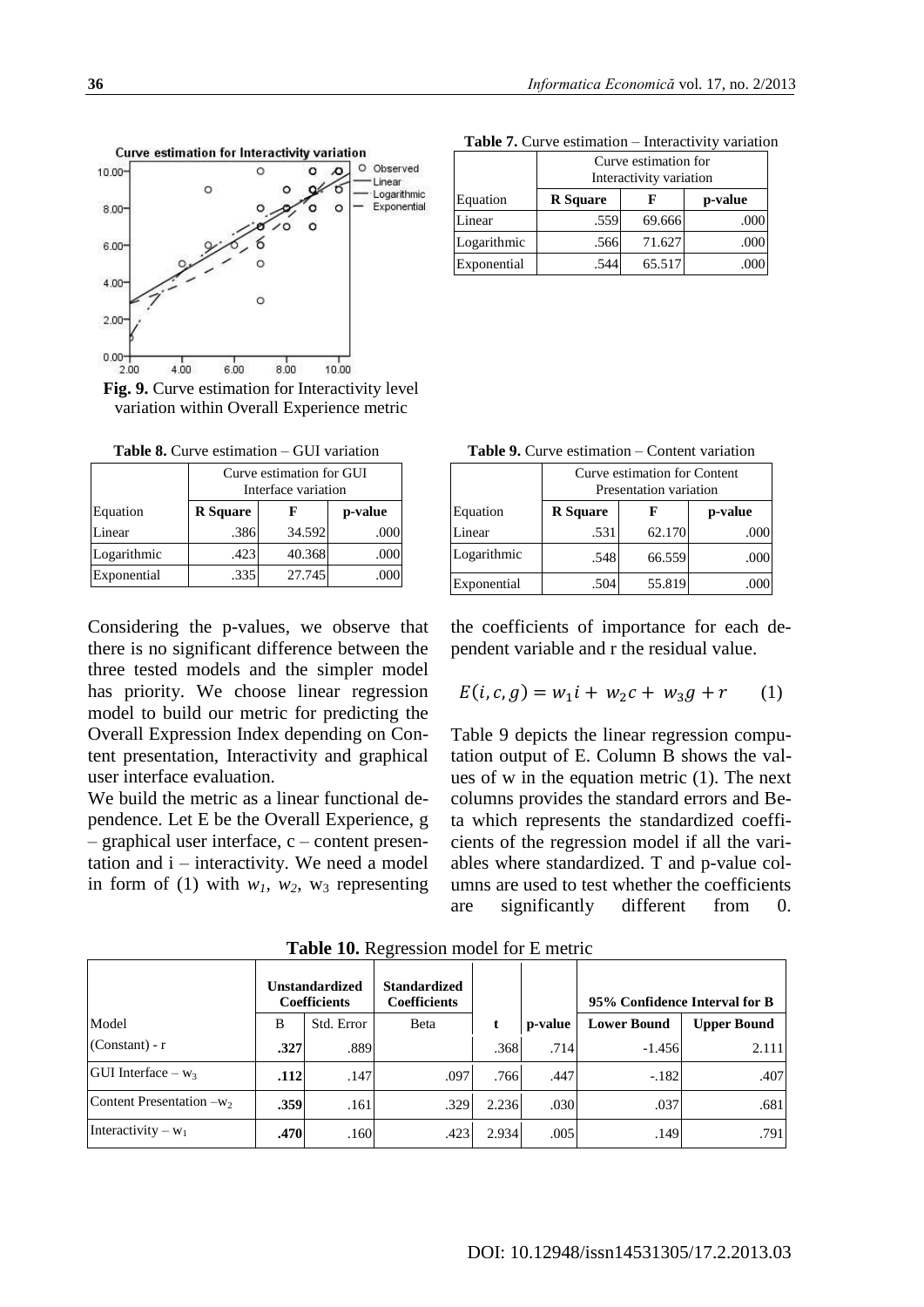The p-value is compared with  $\alpha = 0.05$  and for p-values  $< 0.05$  the coefficients are significantly different from 0.

In our case we observe that:

- a. The constant r has the p-value greater than 0.05 which means that it is not significantly different than 0;
- b. The GUI interface coefficient- $w_1$  has the p-value greater than 0.05 which means that it is not significantly different from  $0:$
- c. The Content presentation coefficient- $w_2$ has the p-value of  $0.03 < 0.05$ , w<sub>2</sub> being significantly different from 0;
- d. The interactivity coefficient  $w_3$  has the p-value of  $0.005 < 0.05$ , w<sub>3</sub> being significantly different from 0;

At a confidence interval of 95% the last column from Table 9 depicts the variation interval for each coefficient. The items that are significantly different from 0 do not contain 0 values in the coefficient variation intervals. Let S be the definition of an evaluation scale:

$$
S = \{x \in N \mid \min(x_0, x_1, \dots, x_n) \}
$$
  
\n
$$
\leftarrow \text{minimum evaluation rank};
$$
  
\n
$$
\max(x_0, x_1, \dots, x_n)
$$
  
\n
$$
\leftarrow \text{maximum evaluation rank}; x_0 < x_1
$$
  
\n
$$
\leftarrow \cdots < x_n\}
$$

Our metric for expressing Overall Experience depending on GUI, Content and Interactivity evaluation would be expressed by equation (2):

$$
E(i, c, g) = 0.47i + 0.359c + 0.112g + 0.327 i, c, g, E \in S
$$
 (2)

Having the Interactivity variable, Content variable and GUI variable evaluated on the same scale the comparability condition between independent variables is achieved. According to our model expressed in (2) we can conclude that the interactivity in our M-Learning system prototype is the most important feature for achieving a higher positive overall user experience, followed by content presentation and graphical user interface design.

The fact that the graphical user interface

component has less importance and is not significantly different from 0 in the model, can be explained by the high correlation between content presentation (correlation of 0.614 with GUI) respectively interactivity (correlation of 0.6 with GUI) and graphical user interface design. A highly interactive and effective content presentation will give higher evaluations for graphical user interface.

**Model usage:** Applied to our M-Learning prototype based on collected, the calculated metric for overall experience will be:

Average Interactivity Evaluation: 8.28 Average Content presentation Evaluation: 8.32

Average GUI Interface Evaluation: 8.19  $S = \{(1, 2, \ldots 10) \mid 1 - \text{very unattractive}; 10 - \}$ very attractive}  $E \in [1,268; 9,737]$ 

 $E = 0.47 \times 8.28 + 0.359 \times 8.32 +$  $0.112 \times 8.19 + 0.327 = 8.122(3)$ 

Calculating de metric E using Average Interactivity, Content Presentation and GUI evaluations we obtained in (3) an average of 8.12 overall experience evaluation, value obtained in the collected data too (see Fig. 1).

#### **6 Conclusions**

M-Learning is an extension of E-learning and it represents a complementary tool for virtual learning process. Consequently, M-Learning can be a powerful instrument for continuous learning process, as mobile cloud based technologies and infrastructures expand. Choosing cloud computing as underlying technical layer for M-Learning can provide availability and elasticity of the resources delivered as a Learning as a Service model. M-Learning has the advantage of pervasive computing and mobility but is constrained to device resources and less informational content delivery. The limitation of the device hardware resources can be eliminated by deploying such applications in cloud, while the limited displays are requiring special treatment from the content presentation and interactivity point of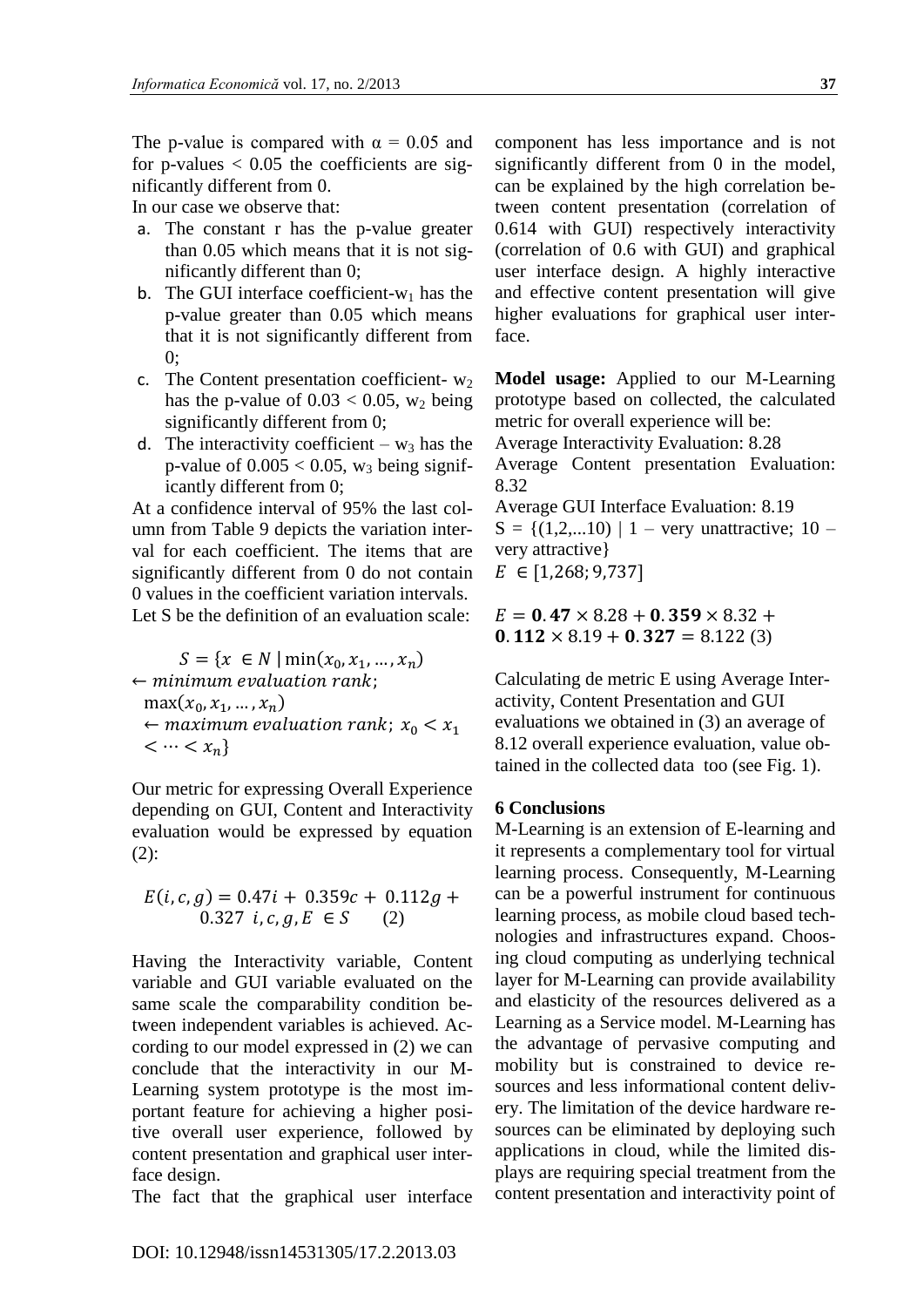view.

Virtual learning instruments have to implement pedagogical principles for training process and follow the technological constraints. Development of M-Learning tools needs special strategies which must follow the pedagogical principles and resolve the technical aspects too. We identified a convergence point between the software engineering knowledge field and educational programs design knowledge field in form of a prototyping strategy for designing and development of M-Learning tools.

A special attention requires the evaluation phase of the prototype from the user learning experience point of view. We proposed a regression based metric for evaluating the overall learning experience depending on interactivity, content presentation and graphical user interface. The model expresses the overall experience in a functional form using scale based evaluations of interactivity, content presentation and graphical user interface usability. Moreover, it provides an overview of the importance of each factor in the resulting metric: interactivity has the highest influence for the overall learning experience (47%), followed by content presentation component (35,9%) and graphical user interface( $11,2\%$ ). The rest of 5.9% represents other factors not included in the metric model. The model was constructed using statistical analysis of the data gathered from students who interacted with the proposed M-learning prototype and completed the evaluation survey of the prototype.

## **7 Future Development**

Future prototype development will overcome some limitations observed during the evaluation process like scrolling problem which affects the user experience, reengineering a modular design of the framework, addressing some cross-browser and cross-device issues and integration with E-Learning systems (e.g. Moodle).

The model can be further validated and improved for future prototypes. Some special metrics for expressing cloud resource usage, needs and security might be useful to be developed.

## **Acknowledgement**

This paper was supported by CNCS Young Researchers Teams Project - TE 316.

## **References**

- [1] P. Mell, T. Grance, (2013, April 28), "The NIST Definition of Cloud Computing – Recommendations of the National Institute of Standards and Technology" [Online]: http://csrc.nist.gov/publications/nistpubs/ 800-145/SP800-145.pdf
- [2] A. Kundu, C. Barnejee, Priya Saha, "Introducing New Services in Cloud Computing Environment", *International Journal of Digital Content Technology and its Application*, Vol. 4, No. 5, 2010
- [3] T. T. Goh, "Multiplatform E-Learning Systems and Technologies. Mobile Devices for Ubiquitous ICT-Based Education", New York*: Information Science Reference*, 2010, ISBN 978-1-60566- 704-1, pp. 42-43
- [4] A. Butoi, N. Tomai, D. Mican, G. C. Silaghi, "Designing effective web-based M-Learning systems", In *Proceeding of the 12th International Conference on Informatics in Economy (ISSN: 2247 – 1480), Education, Research & Business Technologies*. Bucharest: ASE Publishing House, 2013.
- [5] Gwo-Jen Hwang, Hsun-Fang Chang, "A formative assessment-based mobile learning approach to improving the learning attitudes and achievements of students", *Computers & Education 56* (2011) pp.1023–1031
- [6] M. Wrszesien and M. Raya, "Learning in serious virtual worlds: Evaluation of learning effectiveness and appeal to students in the E-Junior project." *Computers & Education*, pp. 178-187, August, 2010
- [7] K. Mansureh and H. "2c" Atsusi, "Examining the pedagogical foundations of modern educational computer games", *Journal of Computers & Education*, vol.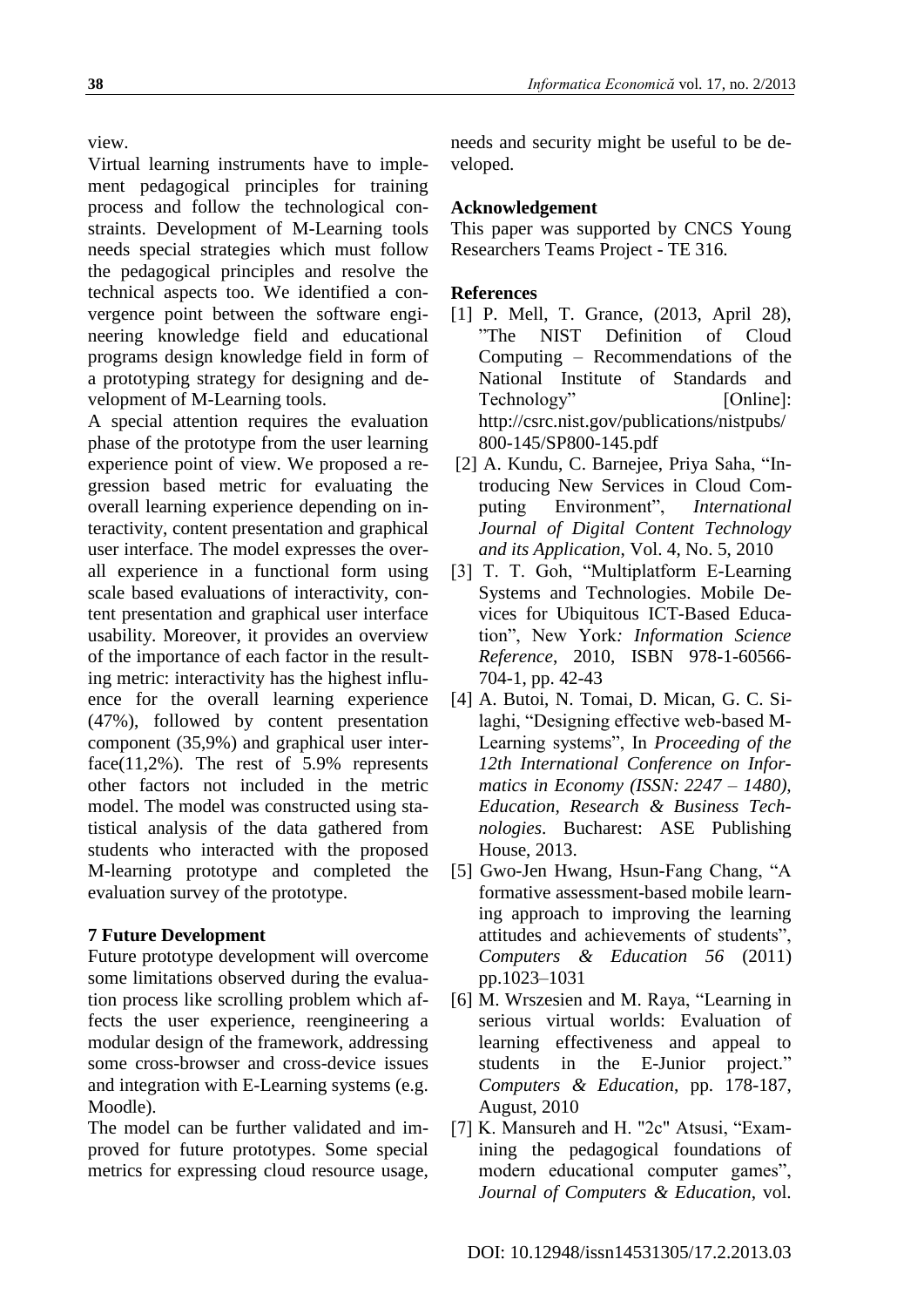51, no. 4, pp. 1729-1743, December, 2008.

- [8] J. Robertson and C. Howells, "Computer game design: Opportunities for successful learning", *Journal of Computers & Education*, vol. 50, no. 2, pp. 559-578, February, 2008.
- [9] H. Chu, G. Hwang, C. Tsai and J. C.R. Tseng, "A two-tier test approach to developing location-aware mobile learning systems for natural science courses", *Computers & Education 55 (2010) 1618– 1627*
- [10] A. Kukulska-Hulme, M. Sharples, M. Milrad, I. Arnedillo-S´anchez and G. Vavoula, "Innovation in Mobile Learning: A European Perspective", *International Journal of Mobile and Blended Learning*, 1(1), pp. 13–35, 2009.
- [11] Mike Sharples, Dan Corlett and Oliver Westmancott, "The Design and Implementation of a Mobile Learning Resource"
- [12] G. Didac, A. Jesper, M. Marcelo, S. Hakan, "Towards a Decentralized and Self-Adaptive System for M-Learning Applications", in Proc of the 2012 IEEE Seventh International Conference on Wireless, Mobile and Ubiquitous Technology in Education (WMUTE '12), Washington, DC, USA, 2012, pp. 162- 166.
- [13] L. F. Motiwalla, "Mobile learning: A framework and evaluation", Journal of

Computers & Education, vol. 49, no. 3, pp. 581-596, November 2007.

- [14] S. S. Liaw, M. Hatala, H.M. Huang, "Investigating acceptance toward mobile learning to assist individual knowledge management: Based on activity theory approach", Journal of Computers & Education, vol. 54, no. 2, pp. 446-454, February 2010
- [15] R. Gafni, "Framework for Quality" Metrics in Mobile-Wireless Information Systems", *Interdisciplinary Journal of Information*, Knowledge, and Management Volume 3, 2008
- [16] National Oceanic and Atmospheric Administration – U.S. Department of Commerce, "Designing Education Projects. Second Edition", Internet: http://www.oesd.noaa.gov/ leadership/DEP\_Manual\_2ndEdt\_Final.pdf, April 2009, [March, 28, 2013]
- [17] B. Valdis, "Software Prototyping", Encyclopedia of Computer Science 4<sup>th</sup> Edition, pp. 1636-1638, John Wiley and Sons Ltd., 2003;
- [18] I. Ivan, C. Boja, *Metode statistice în analiza software*, ASE Publishing House, 2004
- [19] Institute for Digital Resource and Education – UCLA (2013, April 30), "Annotated SPSS Output Regression Analysis" [Online], ats.ucla.edu/stat/spss/output/ reg\_spss(long).htm



**Alexandru BUTOI** is a PhD student since October 2012, in the domain of Cybernetics and Statistics at Faculty of Economics and Business Administration, "Babeş-Bolyai" University of Cluj-Napoca. His main research interests are Web technologies and Mobile technology applied in business and lately, Cloud Computing, focusing on data security and privacy in Cloud Computing. He also worked on development of agent-based cloud resource negotiation

protocols and developed a secure protocol for cloud storage environments.



**Nicolae TOMAI** is full Professor at Faculty of Economics and Business Administration, "Babeş-Bolyai" University of Cluj-Napoca. His main research areas are: Fundamentals of Computer Science, C#, Computer Networks and Distributed Systems, E-business, Mobile systems. His work includes 19 books, 71 scientific papers published, 1 patent, innovation patent 5, active member in 18 research contracts.